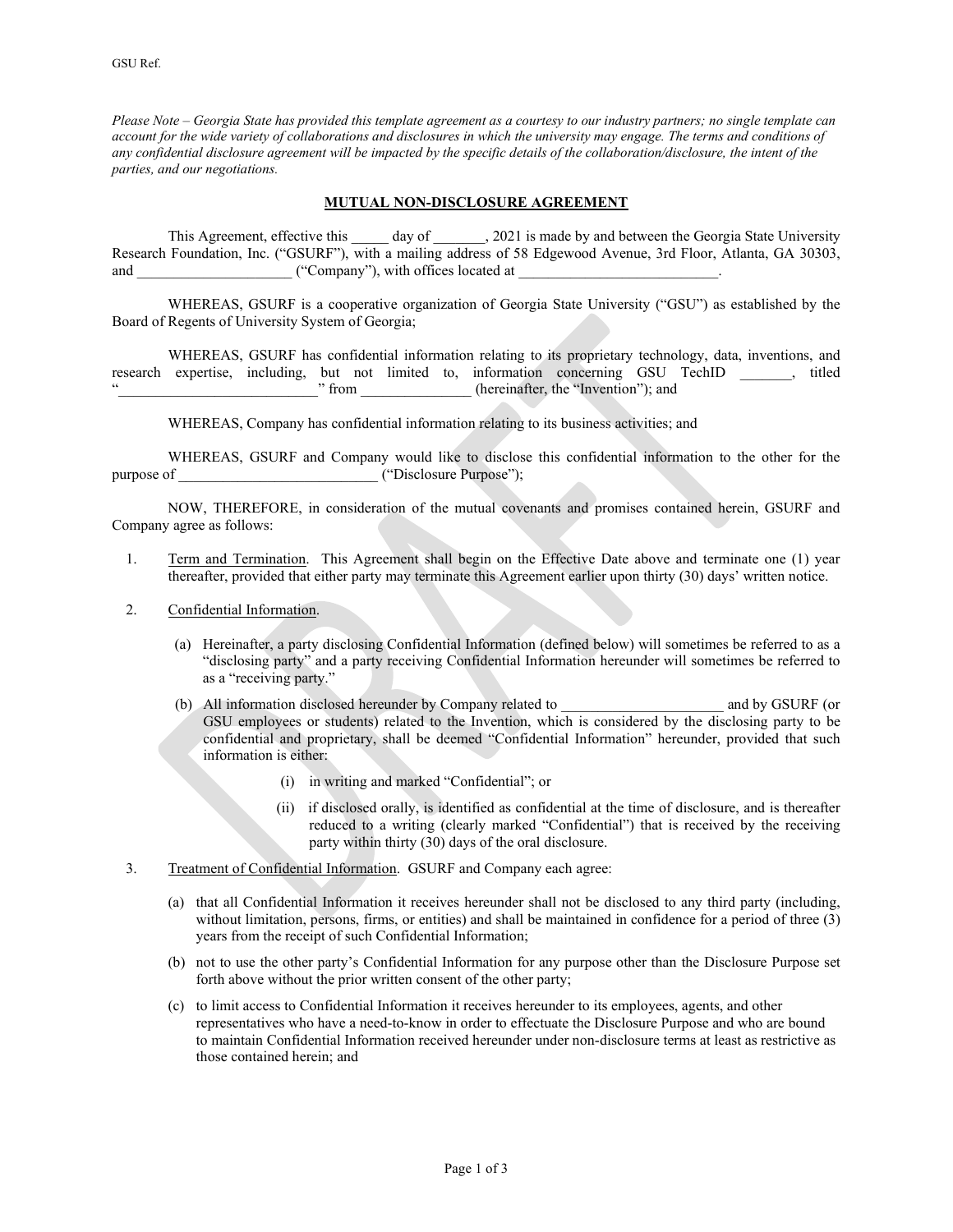- (d) to use the same standard of care to protect the confidentiality of Confidential Information it receives hereunder that it uses to protect its own confidential information, but in no event less than a reasonable standard of care.
- 4. Exclusions. Notwithstanding anything to the contrary herein, a receiving party hereunder shall have no obligations (of non-disclosure or otherwise) with respect to any:
	- (a) information that, at the time of disclosure, is in the public knowledge;
	- (b) information that, after disclosure, becomes part of the public knowledge by publication or otherwise, except by breach of this Agreement;
	- (c) information that was already in the receiving party's possession at the time of disclosure, which prior possession can be proven by documentary evidence;
	- (d) information received from third parties, provided such information was not obtained, to the receiving party's actual knowledge, by said third parties on a confidential basis;
	- (e) information that is independently developed by the receiving party's personnel (which can be proven by documentary evidence) who were not privy to the disclosing party's Confidential Information; and
	- (f) information that is required to be disclosed by the receiving party to comply with law, governmental regulation or court order, provided that written notice of such required disclosure is furnished to the disclosing party as soon as practicable in order to afford the disclosing party an opportunity to seek a protective order.
- 5. No License or Additional Rights.
	- (a) The disclosure of Confidential Information hereunder shall in no way be considered a license under any patent, patent application, copyright, trademark, mask work, or other form of intellectual property, and any rights not explicitly granted herein by a disclosing party are expressly reserved.
	- (b) Without limiting the foregoing, each receiving party agrees that it will refrain from using the other party's Confidential Information for any purpose other than the Disclosure Purpose, and explicitly agrees not to manufacture and/or sell any product that is based in whole or in part on the Confidential Information of the other party.
- 6. Return or Destruction of Documents/Materials. All written documents containing Confidential Information and other material in tangible form received by GSURF or Company under this Agreement shall remain the property of the disclosing party, and all such documents (together with any copies or excerpts thereof) shall be promptly returned to the disclosing party or destroyed upon request, provided that the receiving party may retain one archival copy of such Confidential Information for the sole purpose of determining its obligations hereunder.
- 7. Choice of Law, Jurisdiction & Venue. This Agreement shall be governed and construed under the laws of the State of Georgia without regard to conflict of law principles. The parties agree that only state and federal courts in Atlanta, Georgia, U.S.A. shall have jurisdiction and venue to hear and decide any controversy or claim between the parties arising under or relating to this Agreement.
- 8. Failure to Enforce. The failure of either party hereto at any time, or for any period of time, to enforce any of the provisions of this Agreement shall not be construed as a waiver of such provision(s) or of the right of such party thereafter to enforce each and every such provision.
- 9. Third Party Beneficiary. GSU may own certain information, know-how, data, or results, any or all of which may be part of the Confidential Information exchanged under this Agreement. The Parties expressly agree that GSU is an intended third-party beneficiary of the rights and obligations created by this Agreement and has standing to enforce its terms.
- 10. Entire Agreement & Amendments. This Agreement contains the entire understanding of the parties with respect to the subject matter hereof and supersedes all other agreements or understandings with regard to such subject matter. Any amendment to this Agreement must be in writing, be signed by authorized representatives of each party, and expressly refer to this Agreement.